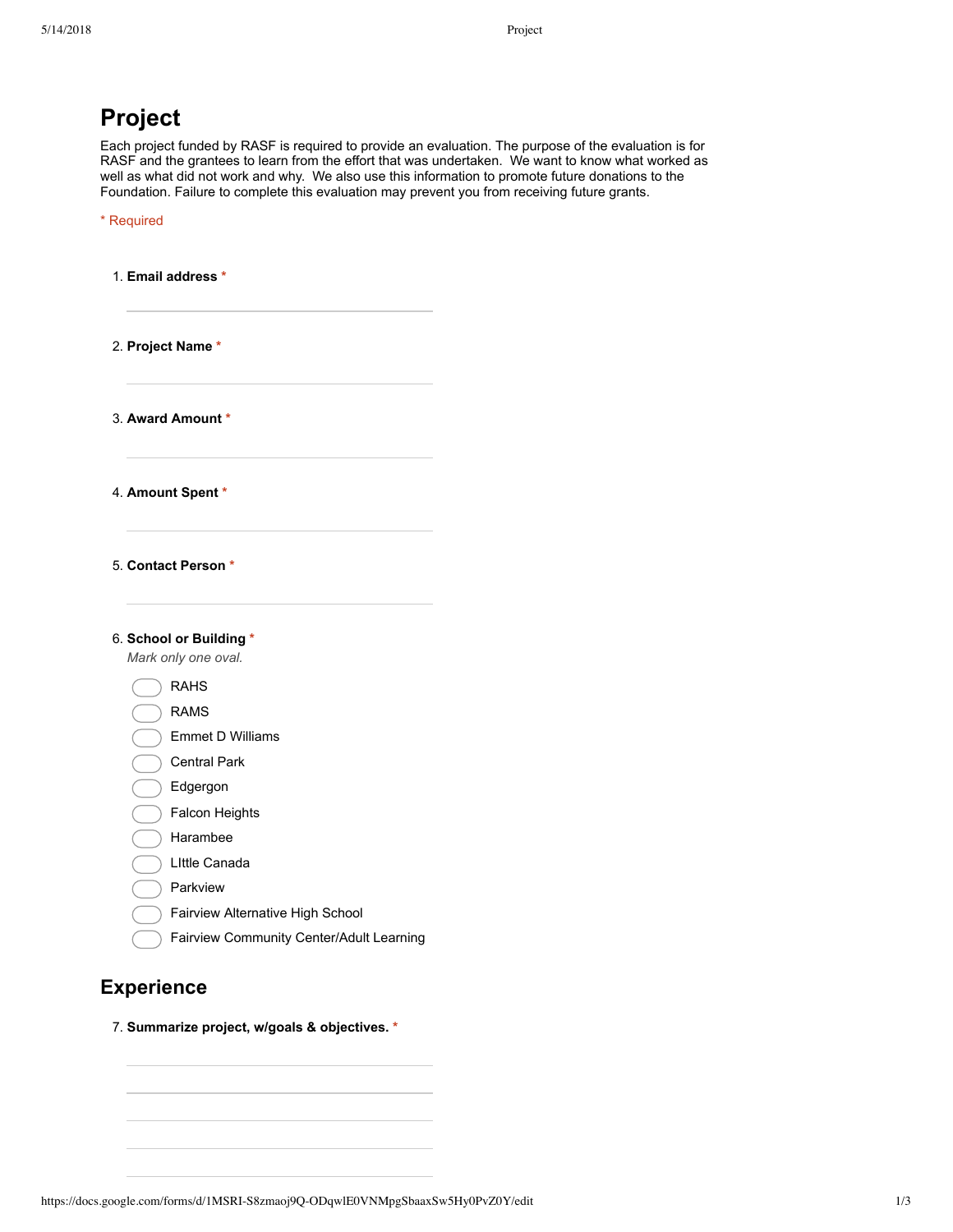| 5/14/2018 | 8. Project results *                                                 | Project |
|-----------|----------------------------------------------------------------------|---------|
|           |                                                                      |         |
|           |                                                                      |         |
|           | 9. How many students/participants benefited? *                       |         |
|           | 10. Identify ways project changed from original proposal. *          |         |
|           |                                                                      |         |
|           |                                                                      |         |
|           | 11. Most successful aspect of project? *                             |         |
|           |                                                                      |         |
|           |                                                                      |         |
|           | 12. Recommend to other schools/teachers? Why? *                      |         |
|           |                                                                      |         |
|           | 13. Have you shared results with teachers/staff? Who and how? *      |         |
|           |                                                                      |         |
|           |                                                                      |         |
|           | 14. What is on-going benefit of grant? How will you use in future? * |         |
|           |                                                                      |         |
|           |                                                                      |         |